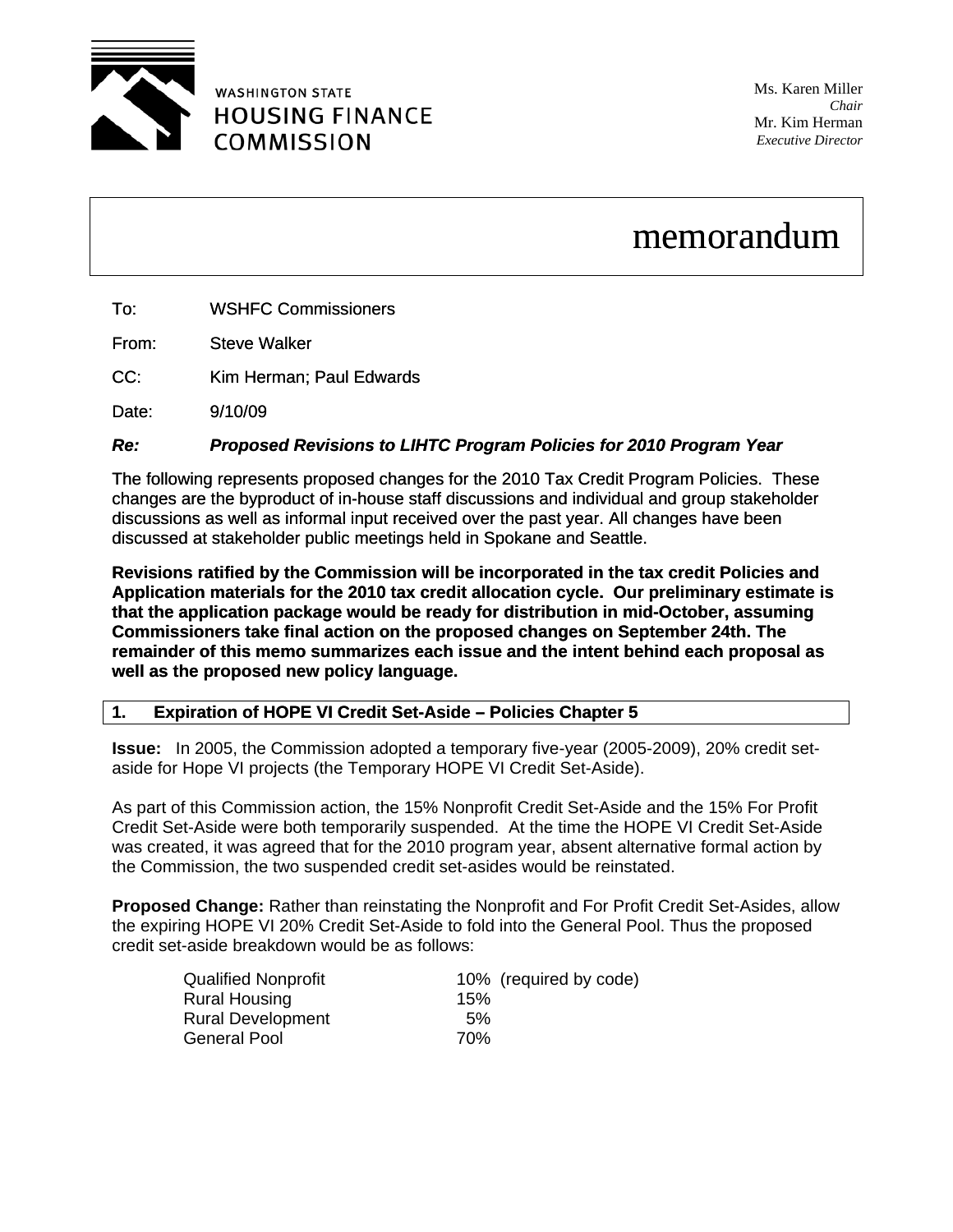## **2. Expanding the Authorized 130% Basis Boost Designation**

**Issue:** For 9% credits, the HERA legislation of summer 2008 authorized allocating agencies to extend the extra 30% "basis boost" to buildings that the state designates as requiring an increase in the credit amount to be financially feasible, effective for buildings placed in service after date of enactment. Prior to HERA, only HUD designated DDA's and QCT's were eligible for the 30% "basis boost."

Under HERA, buildings in DDA's or QCT's that already qualify for the additional credits will not qualify for an additional state designated increase if they have already received the 130% increase.

For the 2009 program year, the Commission passed policy designating Rural Projects eligible for the State Authorized 130% eligible basis boost. This change was intended to assist projects located in rural areas of the state where local affordable housing resources are scarce. Given the shortness of time to consider this HERA authorization and given the 2009 program policy development timeline, the Commission committed to a broader discussion about the utilization of the "basis boost" for the 2010 program year.

**Proposed Change:** Beginning with the 2010 program year and running through the 2011 allocation round, the Commission proposes implementation of the following:

All projects applying for credit in the 2010 and 2011 competitive tax credit round are eligible to receive the 130% eligible basis increase.

Approval of this increase will be made on a case by at the sole discretion of the Commission. Such approval will be based upon a written case made by the Applicant, as part of their application, and conclusive findings made by the Commission that the "basis boost" is necessary for the project to be financially feasible.

Examples justifying the need for a basis boost may include:

- Projects located in rural areas where resources are most scarce,
- Projects located in high cost areas of the State,
- Infill projects with high land costs required structured parking, etc.

#### **3. Two-Year Temporary Increase to the Credit Per Unit Limit**

**Issue:** With the decline in equity pricing, it will take more credit to fill the gaps in capital, placing significant pressures on current credit per unit program limits. Given our policy priorities (e.g. lowest income, special needs populations, etc.) we cannot expect these gaps to be filled with debt. The tax credits are the primary source of project capital and increasing the current credit per unit program limit seems an appropriate response to help mitigate extraordinary decreases in equity pricing.

This proposed change is based on discussions with developers, syndicators and other program stakeholders. This recommendation is the result of a coordinated effort between other program funders and the program and policy strategies they are implementing.

#### *Proposed Change:*

Increase the current maximum allowed credit per unit limit by 10% for the upcoming 2010 and 2011 program years. Absent alternative formal action by the Commission, these limits will revert back to the published 2009 level for the 2012 program year.

The limits for 2010 and 2011 would be as follows: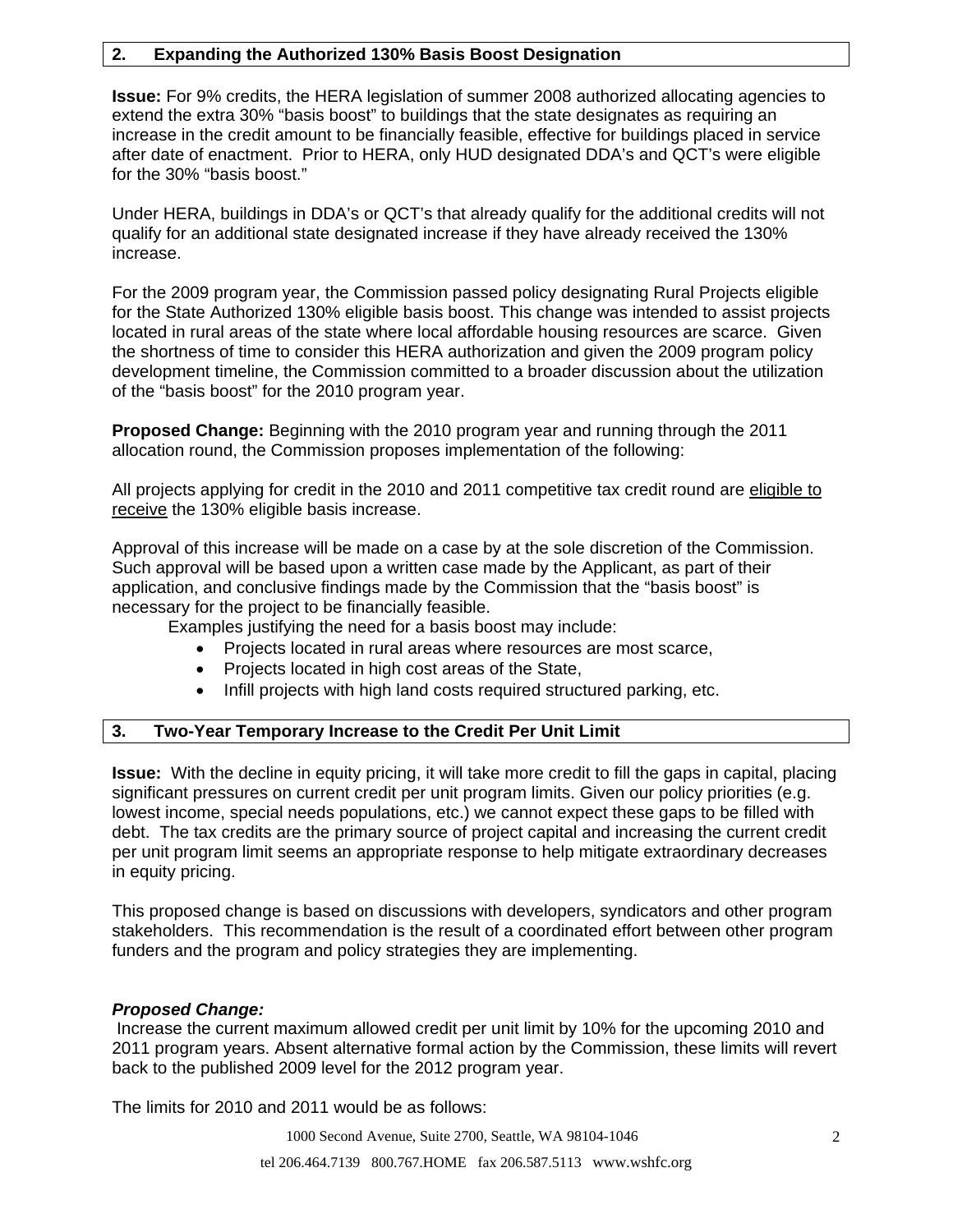- Per unit credit limit is \$14,440 \$15,885 (10% increase) per low-income housing unit.
- For QCT, DDA and projects deemed eligible to receive the 130% eligible basis increase the maximum annual amount of Credit reserved or allocated is \$18,735 \$20,610 (10%) increase) per low-income housing unit.

NOTE: 1) This proposed 10% increase is intended to be inclusive of the annual adjustment tied to any annual per capital increase. 2) Other program limits (e.g. credit per project, credit per applicant, etc.) remain unchanged.

## **4. Limit Rural Housing Credit Set-Aside to Non-Farmworker Projects Only**

**Issue:** Under our current allocation point system, significant priority is given to Farmworker projects (up to 35 points). At the request of our rural housing development stakeholders, we have analyzed the Rural Housing Credit Set-Aside and have determined that this set-aside is entirely or mostly filled by Farmworker projects, leaving Rural-non-farmworker projects unable to compete.

**Proposed Change:** Allow Farmworker projects to compete only outside the Rural Housing Credit Set-Aside.

# **5. New Allocation Point Criteria for Washington State Quality Award (WSQA)**

**Issue:** The Commission agreed to a request by the State Legislature to incorporate into our resource allocation selection criteria this WSQA standard.

# **Proposed Change:**

Quality Management Program (max 3 points)

a) For applicants who have completed the full examination Washington State Quality Award (WSQA) program, or comparable nationally-recognized program similar or equivalent to the Baldrige National Quality Program criteria, within the last three years.\*\* (3 points)

Or

- b) For applicants who have completed the WSQA's Lite Assessment within the last three years. (1 point)
	- \*\* Evidence of WSQA award must be submitted with the application

For information on the WSQA program go to: <http://www.wsqa.net/>

## **6. Developer Fee for Rural Development (RD) Credit Set-Aside Projects**

**Issue:** For a number of years program policy has incentivized limiting a project's Developer Fee to below 15% with allocation criteria points (up to 10 points for 10% limit). With the exception of the RD Credit Set-Aside, staff analysis suggests that to be competitive, developers are maximizing these Developer Fee Limit points and limiting their fee to 10%.

Program policy also sets a lower total minimum score for projects seeking to compete in the program's RD Credit Set-Aside than all other projects (95 vs. 130). This lower score was